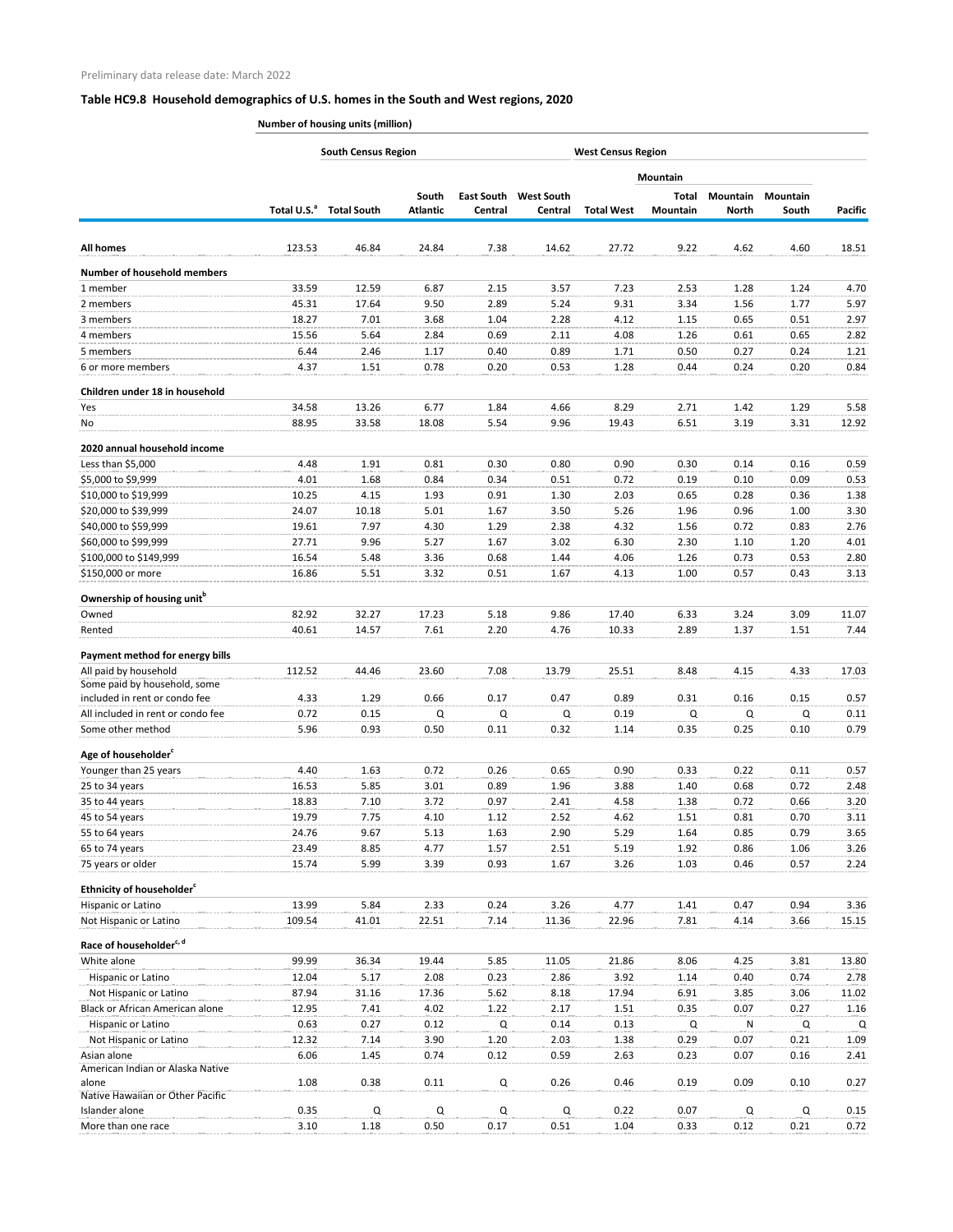## **Table HC9.8 Household demographics of U.S. homes in the South and West regions, 2020**

**Number of housing units (million)**

|                                                      | <b>South Census Region</b><br><b>West Census Region</b> |                    |                 |         |                              |                   |                 |              |                 |                |
|------------------------------------------------------|---------------------------------------------------------|--------------------|-----------------|---------|------------------------------|-------------------|-----------------|--------------|-----------------|----------------|
|                                                      |                                                         |                    |                 |         |                              |                   | <b>Mountain</b> |              |                 |                |
|                                                      |                                                         |                    | South           |         | <b>East South West South</b> |                   | Total           | Mountain     | <b>Mountain</b> |                |
|                                                      | Total U.S. <sup>a</sup>                                 | <b>Total South</b> | <b>Atlantic</b> | Central | Central                      | <b>Total West</b> | <b>Mountain</b> | <b>North</b> | South           | <b>Pacific</b> |
| <b>All homes</b>                                     | 123.53                                                  | 46.84              | 24.84           | 7.38    | 14.62                        | 27.72             | 9.22            | 4.62         | 4.60            | 18.51          |
|                                                      |                                                         |                    |                 |         |                              |                   |                 |              |                 |                |
| <b>Employment status of householder</b> <sup>c</sup> |                                                         |                    |                 |         |                              |                   |                 |              |                 |                |
| Employed full-time                                   | 57.19                                                   | 21.52              | 11.65           | 3.09    | 6.78                         | 12.66             | 4.16            | 2.20         | 1.96            | 8.50           |
| Employed part-time                                   | 11.08                                                   | 3.67               | 1.84            | 0.55    | 1.29                         | 2.91              | 0.92            | 0.49         | 0.43            | 1.99           |
| Retired                                              | 39.22                                                   | 15.24              | 8.29            | 2.70    | 4.25                         | 8.34              | 2.92            | 1.30         | 1.62            | 5.41           |
| Not employed                                         | 16.03                                                   | 6.41               | 3.06            | 1.04    | 2.30                         | 3.82              | 1.21            | 0.62         | 0.59            | 2.61           |
| <b>Educational attainment of</b>                     |                                                         |                    |                 |         |                              |                   |                 |              |                 |                |
| householder <sup>c</sup>                             |                                                         |                    |                 |         |                              |                   |                 |              |                 |                |
| Less than high school diploma or GED                 | 5.95                                                    | 2.67               | 1.17            | 0.53    | 0.97                         | 1.27              | 0.37            | 0.21         | 0.16            | 0.90           |
| High school diploma or GED                           | 27.21                                                   | 10.88              | 5.26            | 1.97    | 3.64                         | 4.92              | 1.68            | 0.79         | 0.89            | 3.25           |
| Some college or Associate's degree                   | 36.90                                                   | 14.12              | 7.19            | 2.33    | 4.60                         | 8.69              | 3.04            | 1.50         | 1.54            | 5.65           |
| Bachelor's degree                                    | 30.92                                                   | 11.24              | 6.48            | 1.55    | 3.21                         | 7.52              | 2.41            | 1.26         | 1.15            | 5.12           |
| Master's, Professional, or Doctoral                  |                                                         |                    |                 |         |                              |                   |                 |              |                 |                |
| degree                                               | 22.56                                                   | 7.93               | 4.74            | 1.00    | 2.19                         | 5.31              | 1.72            | 0.87         | 0.86            | 3.59           |
| <b>Typical number of weekdays</b>                    |                                                         |                    |                 |         |                              |                   |                 |              |                 |                |
| someone is at home most or all of the                |                                                         |                    |                 |         |                              |                   |                 |              |                 |                |
| day                                                  |                                                         |                    |                 |         |                              |                   |                 |              |                 |                |
| 0 days a week                                        | 9.79                                                    | 4.07               | 2.11            | 0.66    | 1.30                         | 1.55              | 0.57            | 0.28         | 0.29            | 0.98           |
| 1 day a week                                         | 3.65                                                    | 1.33               | 0.73            | 0.18    | 0.43                         | 0.80              | 0.31            | 0.19         | 0.11            | 0.50           |
| 2 days a week                                        | 7.28                                                    | 2.86               | 1.49            | 0.47    | 0.90                         | 1.36              | 0.56            | 0.29         | 0.27            | 0.80           |
| 3 days a week                                        | 5.76                                                    | 2.31               | 1.24            | 0.40    | 0.66                         | 1.02              | 0.40            | 0.24         | 0.16            | 0.62           |
| 4 days a week                                        | 4.72                                                    | 1.69               | 0.87            | 0.35    | 0.48                         | 1.06              | 0.37            | 0.19         | 0.18            | 0.69           |
| 5 days a week                                        | 92.33                                                   | 34.59              | 18.40           | 5.33    | 10.86                        | 21.93             | 7.02            | 3.42         | 3.59            | 14.92          |
| Typical number of days someone is                    |                                                         |                    |                 |         |                              |                   |                 |              |                 |                |
| working from home                                    |                                                         |                    |                 |         |                              |                   |                 |              |                 |                |
| 0 days a week                                        | 87.47                                                   | 34.60              | 17.80           | 5.96    | 10.84                        | 18.22             | 6.60            | 3.17         | 3.43            | 11.62          |
| 1 day a week                                         | 1.73                                                    | 0.65               | 0.40            | 0.07    | 0.18                         | 0.32              | 0.09            | 0.06         | Q               | 0.23           |
| 2 days a week                                        | 2.09                                                    | 0.73               | 0.36            | 0.12    | 0.25                         | 0.52              | 0.14            | 0.09         | 0.05            | 0.38           |
| 3 days a week                                        | 2.54                                                    | 0.96               | 0.53            | 0.12    | 0.31                         | 0.64              | 0.22            | 0.14         | 0.08            | 0.42           |
| 4 days a week                                        | 2.17                                                    | 0.78               | 0.46            | 0.11    | 0.22                         | 0.58              | 0.18            | 0.12         | 0.07            | 0.40           |
| 5 or more days a week                                | 27.54                                                   | 9.12               | 5.29            | 1.01    | 2.81                         | 7.44              | 1.98            | 1.05         | 0.93            | 5.47           |

Source: U.S. Energy Information Administration, Office of Energy Demand and Integrated Statistics, Form EIA-457A of the *2020 Residential Energy Consumption Survey*

Notes: Because of rounding, data may not sum to totals. See RECS Terminology for definition of terms used in these tables.

<sup>a</sup> Total U.S. includes all primary occupied housing units in the 50 states and the District of Columbia. Vacant housing units, seasonal units, second homes, military houses, and group quarters are excluded.

<sup>b</sup>*Rented* includes households that occupy their primary housing unit without paying rent.

 $\,^{\mathrm{c}}$  These characteristics refer to the householder that completed the RECS questionnaire.

d Householders could select more than one racial category to describe themselves. These householders are only included as *more than one race* .

Q = Data withheld because either the relative standard error (RSE) was greater than 50% or fewer than 10 households in reporting sample.

N = No households in reporting sample.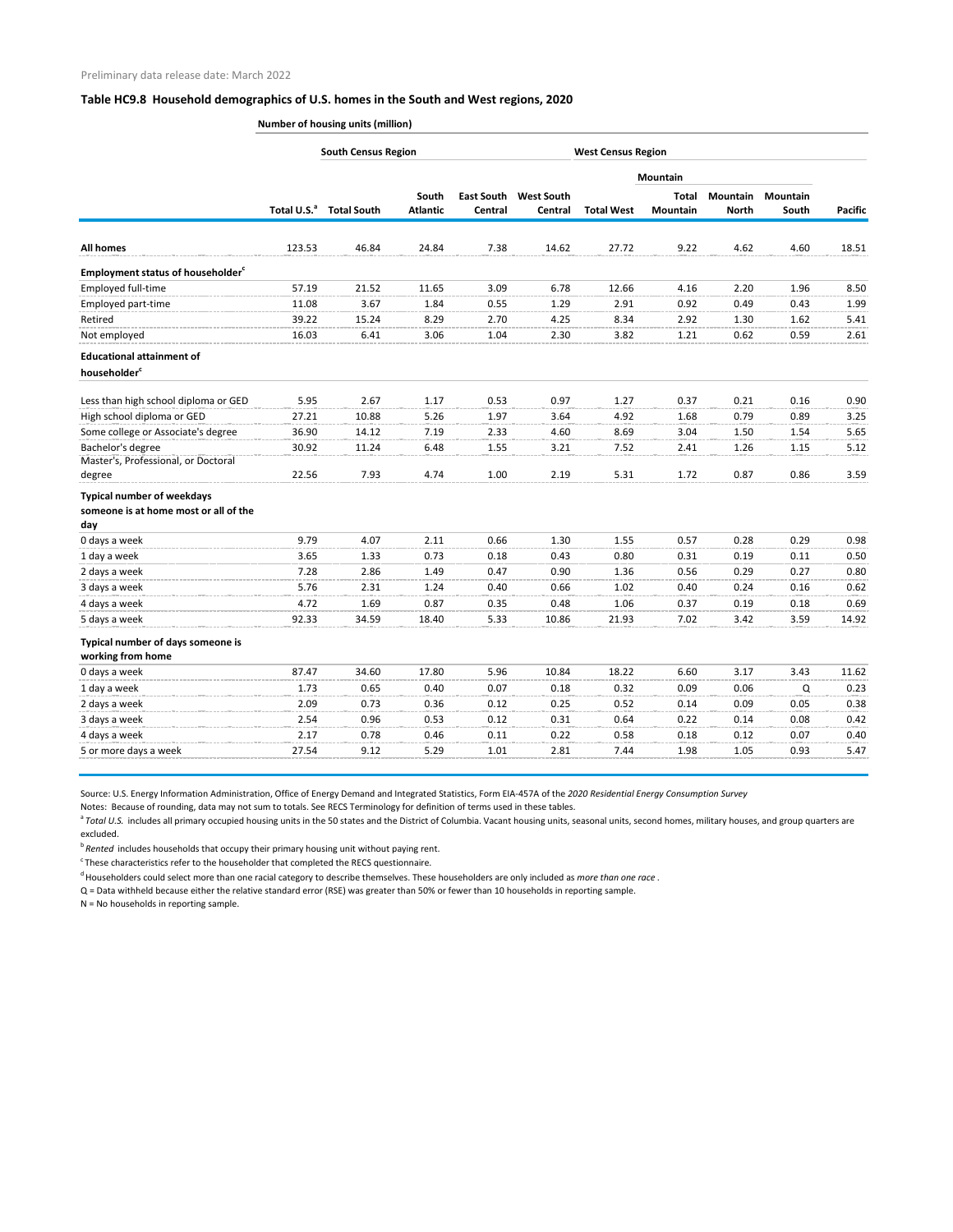## **Relative standard errors (RSEs) for Table HC9.8 Household demographics of U.S. homes in the South and West regions, 2020**

**RSEs for number of housing units**

|                                                                    |                         | <b>South Census Region</b> |                          |                              | <b>West Census Region</b>    |                   |                   |                |                                   |                |
|--------------------------------------------------------------------|-------------------------|----------------------------|--------------------------|------------------------------|------------------------------|-------------------|-------------------|----------------|-----------------------------------|----------------|
|                                                                    |                         |                            |                          |                              |                              |                   | Mountain          |                |                                   |                |
|                                                                    | Total U.S. <sup>a</sup> | <b>Total South</b>         | South<br><b>Atlantic</b> | <b>East South</b><br>Central | <b>West South</b><br>Central | <b>Total West</b> | Total<br>Mountain | <b>North</b>   | <b>Mountain Mountain</b><br>South | <b>Pacific</b> |
|                                                                    |                         |                            |                          |                              |                              |                   |                   |                |                                   |                |
| <b>All homes</b>                                                   | 0.00                    | 0.00                       | 0.00                     | 0.00                         | 0.00                         | 0.00              | 0.00              | 0.00           | 0.00                              | 0.00           |
| <b>Number of household members</b>                                 |                         |                            |                          |                              |                              |                   |                   |                |                                   |                |
| 1 member                                                           | 1.25                    | 2.07                       | 2.89                     | 4.62                         | 3.39                         | 3.10              | 4.37              | 5.05           | 6.29                              | 3.77           |
| 2 members                                                          | 1.15                    | 1.50                       | 1.91                     | 3.79                         | 2.80                         | 2.87              | 3.75              | 4.80           | 5.22                              | 3.84           |
| 3 members                                                          | 1.87                    | 2.94                       | 4.20                     | 7.26                         | 6.12                         | 5.32              | 7.37              | 10.12          | 11.38                             | 6.32           |
| 4 members                                                          | 2.08                    | 3.52                       | 4.97                     | 9.82                         | 6.32                         | 4.26              | 6.53              | 9.96           | 9.27                              | 5.64           |
| 5 members                                                          | 4.12                    | 6.83                       | 9.01                     | 12.14                        | 10.55                        | 6.30              | 9.41              | 11.93          | 14.39                             | 8.40           |
| 6 or more members                                                  | 4.58                    | 7.69                       | 11.45                    | 15.14                        | 13.56                        | 8.85              | 12.17             | 16.40          | 17.06                             | 11.79          |
| Children under 18 in household                                     |                         |                            |                          |                              |                              |                   |                   |                |                                   |                |
| Yes                                                                | 1.29                    | 2.36                       | 3.33                     | 5.12                         | 3.15                         | 2.41              | 3.60              | 4.86           | 5.50                              | 3.30           |
| No                                                                 | 0.50                    | 0.93                       | 1.25                     | 1.70                         | 1.47                         | 1.03              | 1.50              | 2.17           | 2.14                              | 1.42           |
| 2020 annual household income                                       |                         |                            |                          |                              |                              |                   |                   |                |                                   |                |
| Less than \$5,000                                                  | 4.63                    | 7.49                       | 9.68                     | 15.40                        | 11.80                        | 9.77              | 16.14             | 24.12          | 19.06                             | 12.77          |
| \$5,000 to \$9,999                                                 | 5.53                    | 7.81                       | 12.04                    | 13.52                        | 13.22                        | 14.97             | 19.45             | 25.10          | 27.76                             | 17.83          |
| \$10,000 to \$19,999                                               | 3.21                    | 4.55                       | 6.77                     | 6.54                         | 8.51                         | 6.11              | 9.35              | 12.45          | 14.24                             | 8.55           |
| \$20,000 to \$39,999                                               | 1.98                    | 2.82                       | 3.81                     | 5.64                         | 4.81                         | 3.64              | 4.56              | 6.71           | 5.86                              | 5.33           |
| \$40,000 to \$59,999                                               | 1.83                    | 3.07                       | 4.62                     | 6.67                         | 5.57                         | 4.01              | 4.53              | 7.15           | 7.59                              | 5.91           |
| \$60,000 to \$99,999                                               | 1.58                    | 2.86                       | 3.86                     | 4.69                         | 4.86                         | 2.99              | 4.58              | 5.82           | 6.33                              | 4.08           |
| \$100,000 to \$149,999                                             | 1.83                    | 3.33                       | 3.99                     | 8.71                         | 8.34                         | 4.08              | 5.62              | 7.92           | 7.94                              | 5.74           |
| \$150,000 or more                                                  | 1.93                    | 2.93                       | 3.73                     | 9.95                         | 7.07                         | 4.34              | 7.07              | 9.08           | 9.21                              | 5.46           |
| Ownership of housing unit <sup>b</sup>                             |                         |                            |                          |                              |                              |                   |                   |                |                                   |                |
| Owned                                                              | 0.42                    | 0.71                       | 1.03                     | 1.23                         | 1.26                         | 0.92              | 1.29              | 1.61           | 1.77                              | 1.28           |
| Rented                                                             | 0.86                    | 1.57                       | 2.32                     | 2.90                         | 2.60                         | 1.55              | 2.83              | 3.79           | 3.61                              | 1.90           |
| Payment method for energy bills                                    |                         |                            |                          |                              |                              |                   |                   |                |                                   |                |
| All paid by household                                              | 0.28                    | 0.36                       | 0.46                     | 0.62                         | 0.61                         | 0.50              | 0.79              | 1.09           | 1.10                              | 0.67           |
| Some paid by household, some                                       |                         |                            |                          |                              |                              |                   |                   |                |                                   |                |
| included in rent or condo fee<br>All included in rent or condo fee | 4.79                    | 9.33                       | 11.87<br>47.09           | 19.61                        | 14.75                        | 9.52              | 13.38<br>39.79    | 17.67<br>48.44 | 23.38<br>61.78                    | 12.86          |
| Some other method                                                  | 12.26<br>3.94           | 29.40<br>10.73             | 13.68                    | 45.92<br>26.87               | 54.31<br>19.95               | 22.32<br>9.98     | 13.77             | 16.60          | 26.79                             | 30.17<br>12.59 |
|                                                                    |                         |                            |                          |                              |                              |                   |                   |                |                                   |                |
| Age of householder <sup>c</sup>                                    |                         |                            |                          |                              |                              |                   |                   |                |                                   |                |
| Younger than 25 years                                              | 5.46                    | 7.53                       | 11.79                    | 14.50                        | 13.88                        | 9.31              | 14.10             | 17.19          | 24.35                             | 12.56          |
| 25 to 34 years                                                     | 2.18                    | 3.74                       | 5.44                     | 8.57                         | 6.44                         | 5.04              | 7.44              | 8.95           | 8.92                              | 6.56           |
| 35 to 44 years                                                     | 2.06                    | 3.45                       | 4.35                     | 7.51                         | 6.09                         | 4.11              | 5.46              | 8.11           | 9.08                              | 5.19           |
| 45 to 54 years<br>55 to 64 years                                   | 2.05<br>1.65            | 3.42<br>2.76               | 5.06<br>4.25             | 7.24<br>6.13                 | 6.01<br>4.83                 | 4.49<br>3.67      | 5.63<br>5.72      | 7.25<br>6.80   | 7.86<br>7.84                      | 6.03<br>4.77   |
| 65 to 74 years                                                     | 1.90                    | 2.98                       | 3.84                     | 6.91                         | 5.28                         | 2.97              | 4.50              | 6.80           | 6.44                              | 4.30           |
| 75 years or older                                                  | 1.99                    | 4.01                       | 5.00                     | 7.25                         | 6.92                         | 4.86              | 6.98              | 10.98          | 8.99                              | 6.03           |
|                                                                    |                         |                            |                          |                              |                              |                   |                   |                |                                   |                |
| Ethnicity of householder <sup>c</sup>                              |                         |                            |                          |                              |                              |                   |                   |                |                                   |                |
| Hispanic or Latino<br>Not Hispanic or Latino                       | 2.50<br>0.32            | 4.19<br>0.60               | 6.58<br>0.68             | 16.49<br>0.56                | 5.34<br>1.53                 | 4.18<br>0.87      | 6.06<br>1.10      | 11.79<br>1.34  | 7.76<br>1.99                      | 5.47<br>1.21   |
|                                                                    |                         |                            |                          |                              |                              |                   |                   |                |                                   |                |
| Race of householder <sup>c, d</sup>                                |                         |                            |                          |                              |                              |                   |                   |                |                                   |                |
| White alone                                                        | 0.37                    | 0.72                       | 1.00                     | 1.77                         | 1.49                         | 0.85              | 1.00              | 1.31           | 1.48                              | 1.34           |
| Hispanic or Latino                                                 | 2.92                    | 4.61                       | 7.05                     | 17.09                        | 6.01                         | 4.99              | 6.46              | 13.13          | 7.99                              | 6.42           |
| Not Hispanic or Latino<br>Black or African American alone          | 0.48<br>2.23            | 0.87<br>2.76               | 1.19<br>4.38             | 1.72<br>7.55                 | 2.16<br>6.11                 | 1.35<br>7.83      | 1.53<br>14.05     | 1.95<br>33.55  | 2.44<br>16.10                     | 1.94<br>10.05  |
| Hispanic or Latino                                                 | 14.07                   | 21.47                      | 33.78                    | 82.68                        | 29.00                        | 30.94             | 32.00             | 0.00           | 32.00                             | 49.63          |
| Not Hispanic or Latino                                             | 2.34                    | 2.78                       | 4.47                     | 7.51                         | 5.92                         | 8.46              | 15.51             | 33.55          | 17.59                             | 10.70          |
| Asian alone                                                        | 3.04                    | 6.84                       | 9.53                     | 21.60                        | 13.13                        | 5.19              | 17.30             | 35.98          | 19.96                             | 5.31           |
| American Indian or Alaska Native                                   |                         |                            |                          |                              |                              |                   |                   |                |                                   |                |
| alone<br>Native Hawaiian or Other Pacific                          | 9.55                    | 17.93                      | 25.51                    | 59.41                        | 21.43                        | 13.98             | 17.03             | 27.93          | 25.43                             | 18.69          |
| Islander alone                                                     | 15.09                   | 37.01                      | 63.90                    | 100.41                       | 50.87                        | 19.53             | 29.22             | 59.42          | 34.59                             | 22.17          |
| More than one race                                                 | 4.87                    | 8.38                       | 14.12                    | 17.96                        | 14.26                        | 9.74              | 14.92             | 21.88          | 20.96                             | 11.81          |